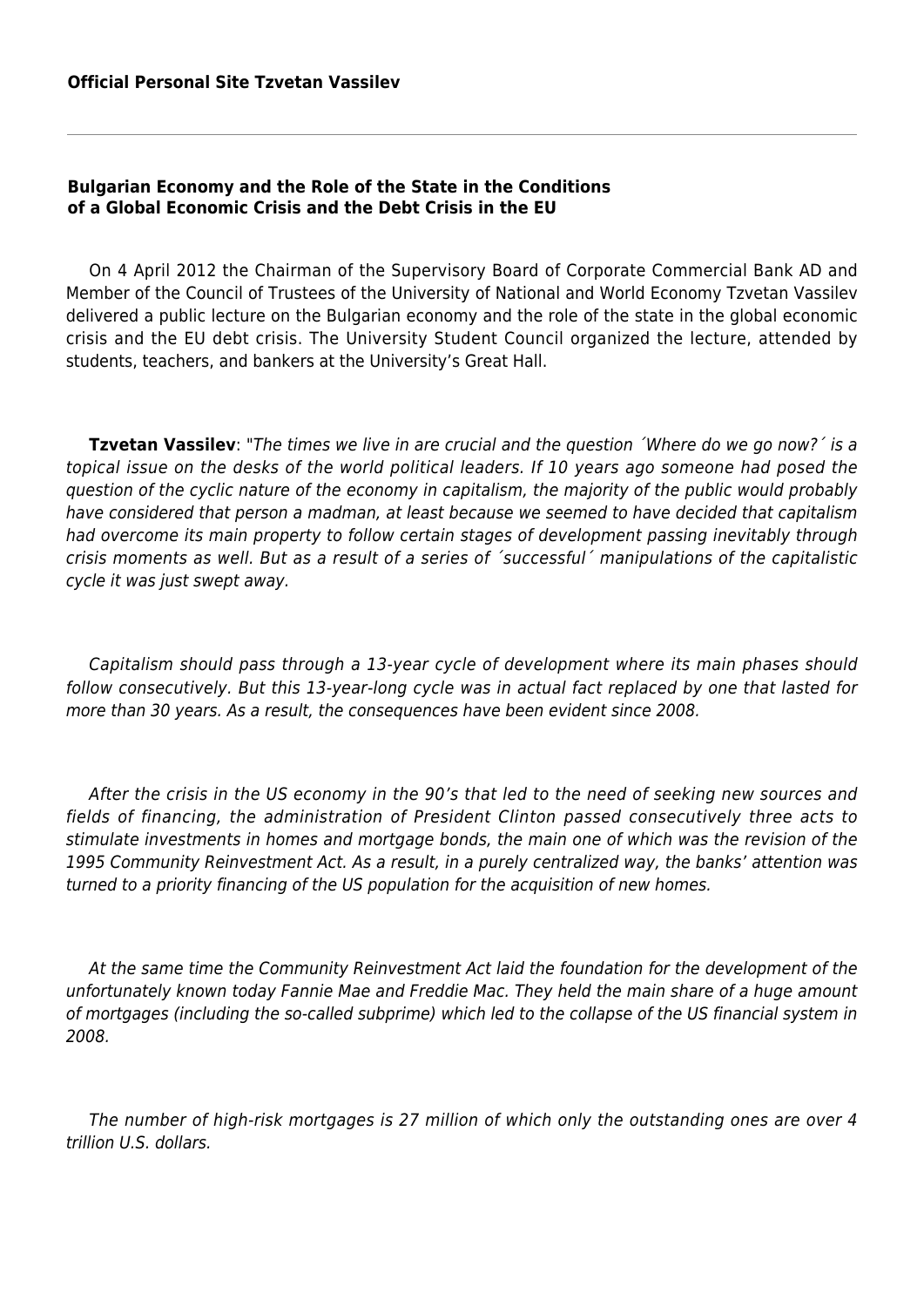The great amount of bonds covered with bad mortgages laid the beginnings of the downfall of the US financial system, which subsequently dragged down a number of European banks as well. I will touch on the subject of the influence of the US financial system crisis on the European banks and the resulting negative effects in Europe later.

The question of the crisis depth and its duration has been thoroughly examined and reveals very interesting but, unfortunately, not so optimistic conclusions. Historically, analyses show that there are crises that lasted for 20 — 30 years. That is, in any case, concerning but gives an answer to the main question at the moment: ´How long will the crisis last? Does the crisis have a bottom? Has that bottom been seen or is it still going deeper?´

In my opinion, we not only have not seen the bottom yet but it is uncertain when we will see it, because the degree of indebtedness of citizens, on the one hand, and the state, on the other hand, is so high that at the moment the driving force that could stimulate the consumption on the relevant markets cannot be seen for us to actually witness any somewhat different stage of the crisis and capitalism development.

The slight revival in 2010 — 2011 which, to a certain extent, had also an impact on improving the indicators of the Bulgarian economy, in particular on increasing the export, has only showed that the crisis process continues and that the revival is more of a result of the huge amount of money that was infused into the economy through the interventions of the Federal Reserve (The FED) and the European Central Bank (ECB). This, by no means, was enough to change the crisis direction. In this regard, a question comes to the fore: is it possible for the capitalist economy to continue to develop by using only purely monetary methods or do we have to seek more and more persistently the role of the state? I was cited that I am a staunch Neo-Keynesian. I would rather say that the stage of the capitalistic cycle development today requires, indeed, greater involvement of the state, not only by infusing money. Evidently, infusing money into the banks does not achieve the desired effect since their portfolios are full of bad loans which must be provisioned and the banks' income is still not enough to cover these losses in the short run.

That is why the role of the state must be rather expressed mainly through its entrepreneur function characteristic of this stage of development of the cycle of the capitalist economy. One quite scandalous and controversial author, Nouriel Roubini, says in an interview that ´it's a paradox but in the conditions of a crisis the monetary model works more and more through the state.´ In my opinion, this is indicative of the artificial, to a certain extent, differentiation of the two extreme theories — for the involvement and non-involvement of the state in the economy. Today, the model of the capitalist economy is more different than the one in the 1930's when we had a crisis closest to the crisis today, both in terms of duration and outside manifestations.

For me the need of capitalist economy to find that driving factor that will rip it off the bottom is emerging more and more clearly. Unfortunately, as of today, in the traditional centers of capitalism, i.e. the developed European countries and USA, this is not very realistic.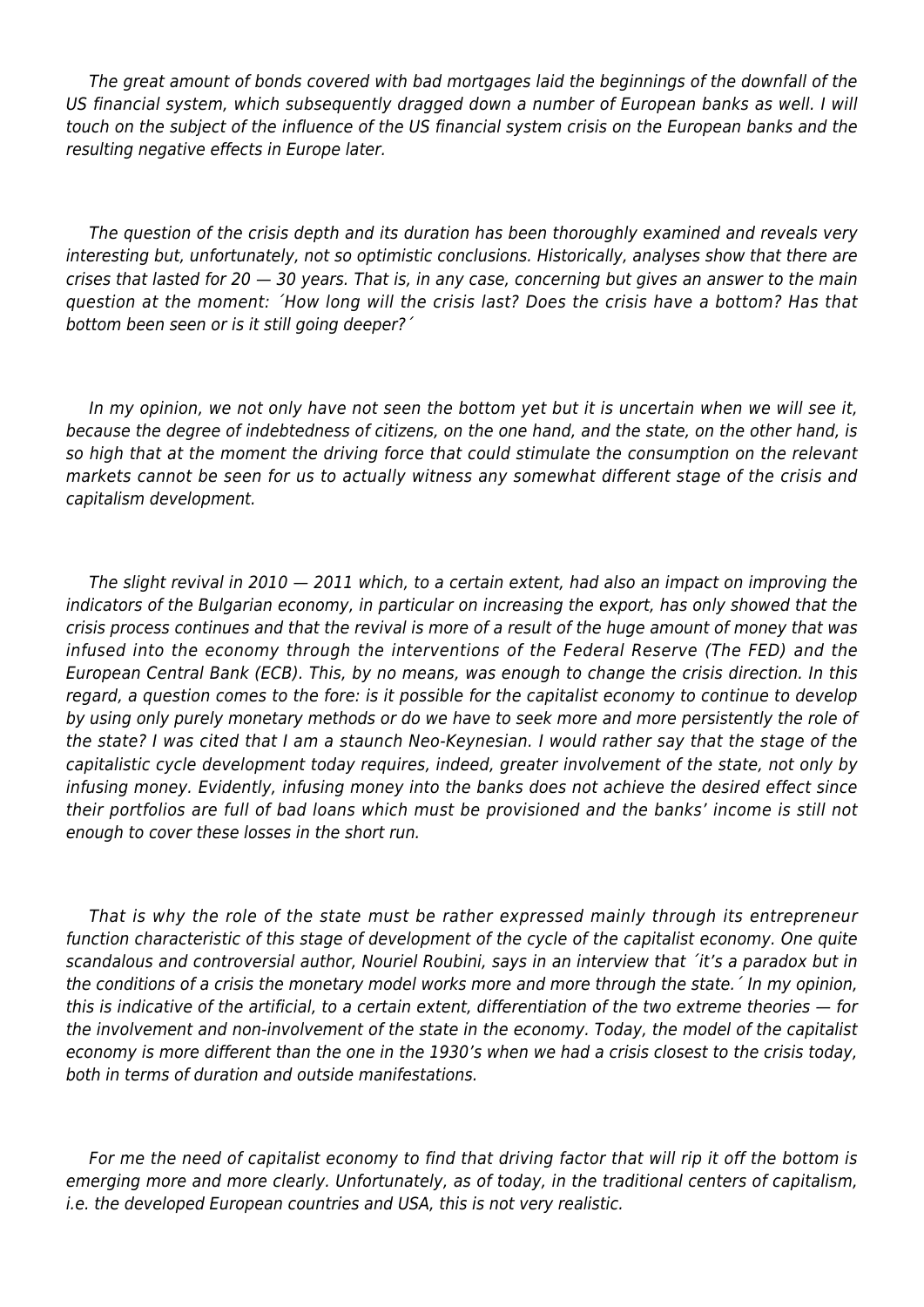If I have hope in something that could take the global economy out of today's crisis in the short run, that thing is the development, although a bit slow, of the transition countries from Asia and the countries of the so-called BRICS (Brazil, Russia, India, China, South Africa) group. All micro-indicators and comparisons of the development of the traditional centers of capitalism with the development of the BRICS countries and the emerging Asian economies at the moment show a priority of the latter. The fact that in the past 10 years (from 2000 to 2010) the gross world product share of the BRICS countries has increased from 17% to 26% and the share of the G7 countries has dropped down from 49% to 39% is sufficient evidence in this regard.

If we talk about the depth of the crisis in the global economy, we touch upon 'half of the trouble' compared to what we see in the European system. I mentioned in the beginning that the crisis of global capitalism started from the US, from their financial system and mainly as a result of the relatively low control over it. I also emphasized on the ´promotional´ policy of the US Government stimulating indiscriminately the granting of unsecured and poorly secured loans. The paradox is that this Community Reinvestment Act lays down as a criterion for the rating of banks the amount of unsecured and poorly secured mortgage loans extended to people of low income. I see here many representatives of the banking system and they can understand what paradox I am talking about, more or less like the one we have at the moment, when we, the banks, have to explain to the financial minister why we cannot fix our interests and put them down. Such administrative impact on an economy that claims to be a market economy has such consequences eventually.

In the European system the crisis has been brought in. Only for your information, the European banks had expositions of around 4 trillion U.S. dollars in U.S. bonds, including in the subprime mortgages in question. Of this 4 trillion, over 740 billion U.S. dollars have already been written off as losses. This unfavorable fact, i.e. bringing huge losses from the investments of the European banks in the Unites States, reflects on all possibilities of the European financial system to redeem the consequences of the crisis.

Of course, when we talk about the crisis in Europe, apart from the classical reasons that have led to it, certain factors, I think, stand out that are typical and result from the characteristics of the European system itself. The European Union (EU) has shown that to a great extent it is still a mechanical group of economies that differ in the degree of their development, which, by no means, operate as a single system. The core of the systematic approach is the operation of the main parts in one direction.

One of the main formulations of the EU is that the difference in the degree of development of the Member States must be decreased as a result of the enlargement policy. Unfortunately, it has turned out that the difference in the degree of development of the Member States is very high. The highly developed countries, mainly the so-called Nordic countries or the countries of the Rhine group, have gone much further compared to the Southern states and the new members acceded after 2000.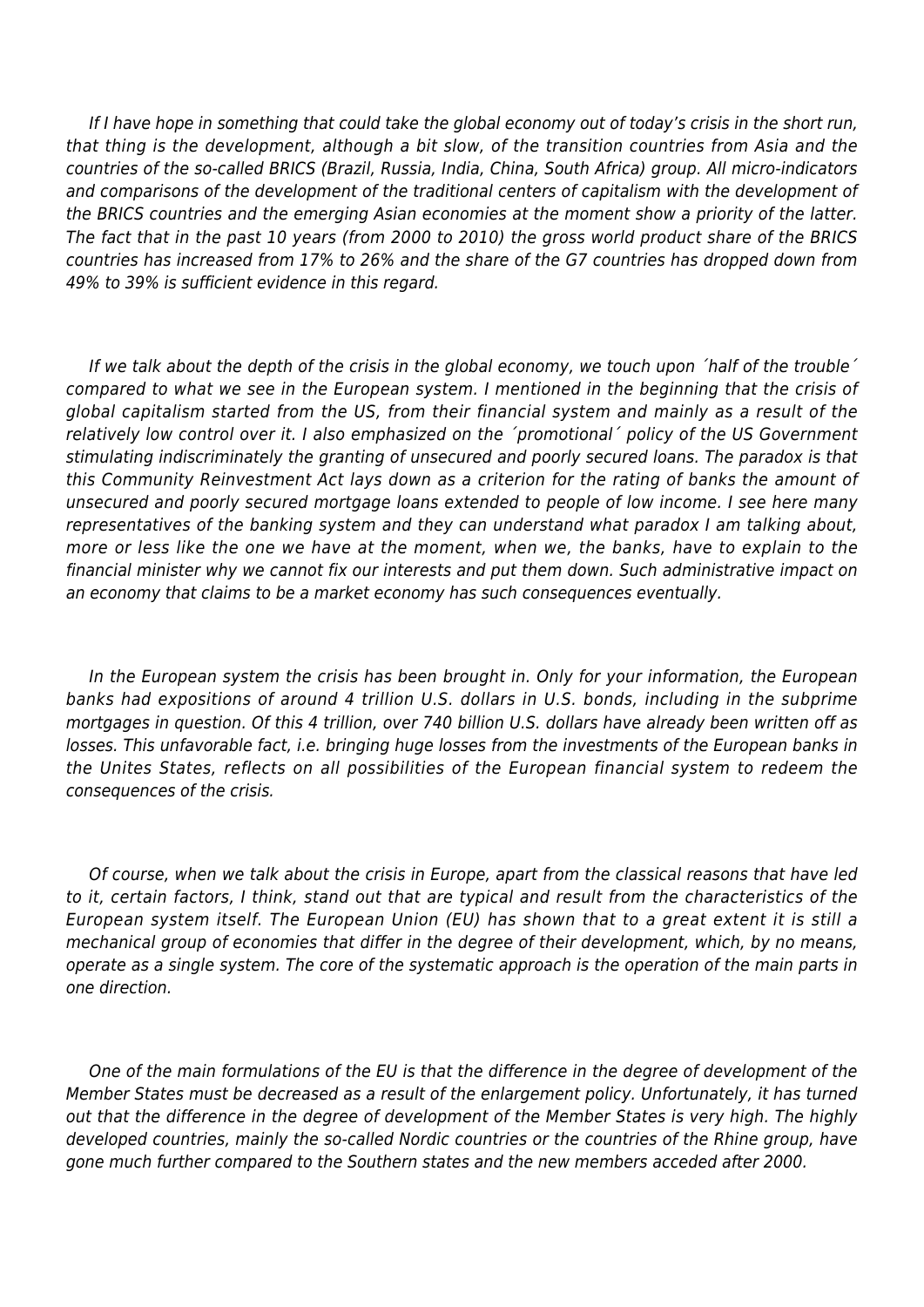The main reason for this is that the enlargement of the EU created conditions for an almost monopolistic domination of the big German and French companies which gained access to the markets of numerous countries for free. A great part of the Southern countries constantly have a negative trade balance, mainly as a result of their trade with Germany and the Netherlands. There is nothing wrong with that but the trade deficit in question should have been and was financed mainly with a government debt until the time when even the banks holding that debt were not in condition to assume new liabilities to keep making that balloon bigger and bigger.

Even in the case of Greece, it is indicative that supplies from Western countries lay in the core of its debt of 350 billion euros. I was looking for statistics, which to my great regret happened to be inaccessible, with regard to the percentage of EU funds in which the end beneficiaries are German companies. Do not think that I am a Germanophobe but, I think, we can certainly talk about a warp in the European system which makes it even more difficult to get out of the crisis.

The problem here is that to a great extent the European Community is closed in itself. It did not manage to create competitive advantages over third parties. It is no coincidence that over 60% of the trade of the Member States, including Germany, is within the EU. On the one hand this is normal (after all it is a matter of integration prepared on purely political basis) but on the other hand it does not allow for seeking vents and other solutions of the problem that has arisen with the debt crisis in the European countries.

I personally do not think the debt crisis has been solved. The solution of the first stage of the Greek debt crisis was a technical solution, which, however, does not give any idea how things will go from now on. The depression in which the Greek economy has fallen into would hardly enable the servicing of even the debt so decreased.

For the manifestation of the crisis in Europe we can judge from a series of indicators characterizing the scale of the crisis. A great number of the countries are over-indebted. The gross government debt to the gross domestic product (GDP) ratio of not a small part of them (for example Greece, Italy) exceeds 100%, and of the rest is between 60% and 90%. We are among the leading countries. The problem is what do we gain from that? But we will talk about that later when we start discussing the consequences of the crisis on the Bulgarian economy.

The crisis in Europe, apart from being intensified by problems of systematic nature, is also connected with certain political decisions in the EU which, by no means, work in favor of solving its consequences. At the moment there is an active debate as to what form of cooperation must be applied in the EU, which will help not only overcome the crisis but also gradually establish Europe and the EU as one of the centers of capitalism.

I personally have great doubts of the possibility to introduce the principle of federalism to Europe now, not because it is not right, but because I doubt now is the right moment, especially after the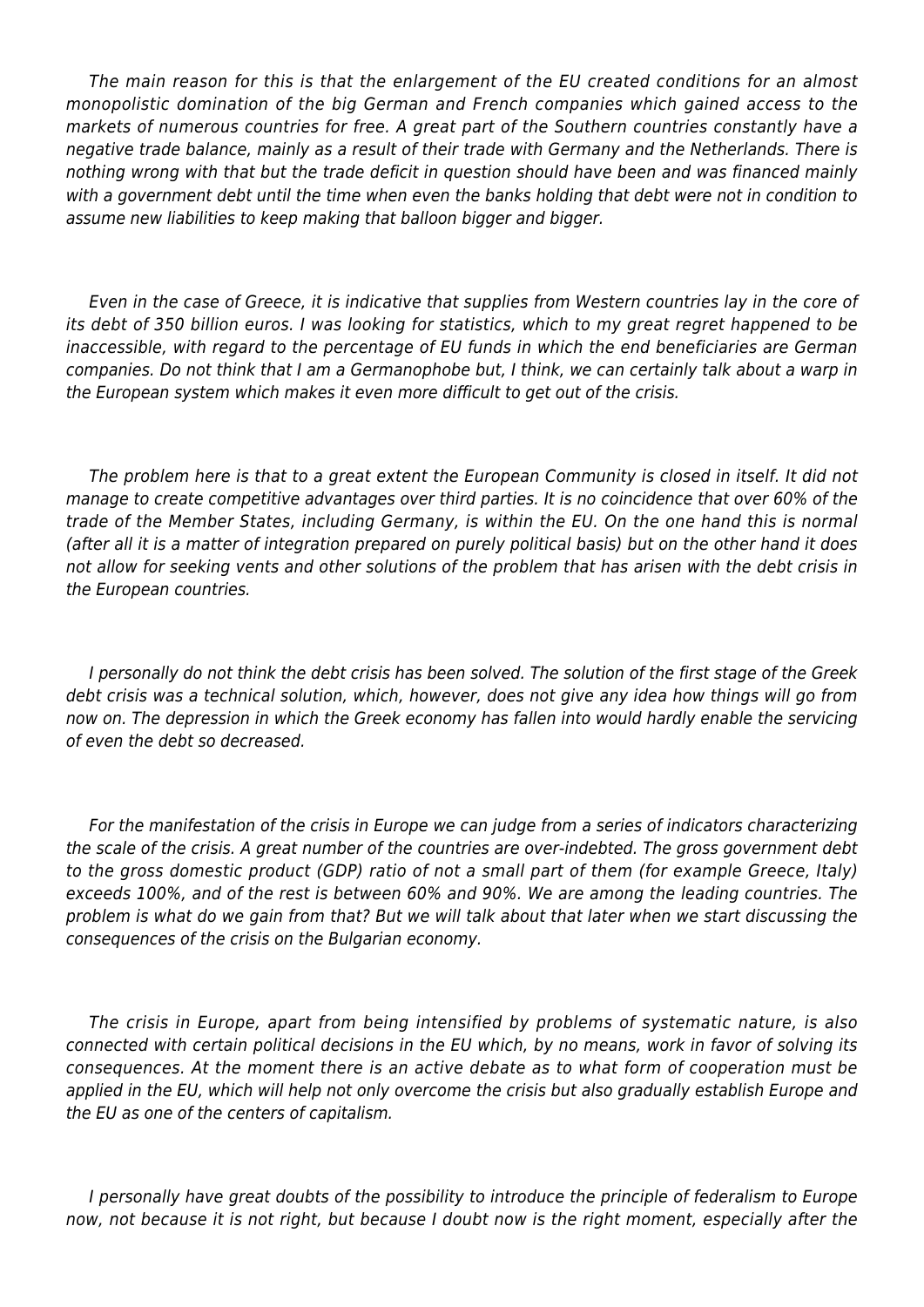great disappointment and the serious centrifugal forces that have taken possession of a part of the European countries. Therefore, I reckon it is rather likely to have certain processes that will lead to changes in the EU structure as a whole, than creating any confederation principle nowadays.

In my opinion the problematic countries, especially those of the so-called PIIGS (Portugal, Italy, Ireland, Greece, and Spain) group, are more likely to leave the European Monetary Union (EMU) than to manage to cope, regardless of the appeals made to them. I do not believe that the big disproportions and enormous debts accumulated by them could be solved in any other way but by getting out of the EMU and the processes which we already observed in Bulgaria in 1996 — 1997. The significant domestic and foreign debt must be resolved in some form and one of the most frequently applied one is the hyperinflation. At the same time the Greek foreign creditors should seek any ways to keep their interests. That would be possible in only one way — full priority to the servicing of the foreign debts of the country at the expense of which: hyperinflation, zeroing the budget deficits, zeroing the intercompany debts, zeroing the domestic debts — something which I reckon is the more likely scenario for Greece, and not only for Greece. It seems that the help for Portugal has turned out to be not effective enough, too. The situation with Spain is also the same.

Within the EU, several programs were created which, for me, are more like 'emergency' programs. A lot of money was infused into them (like with the Federal Reserve), but their effect, as of today, is not too big. Approximately 100 billion euros have already been put into the covered bond purchase program. Under the bank refinancing and financial system protection program of a total of 3.5 trillion euros, already 1 trillion euros have been infused into the European banks, but the effect is not enough. As of today the banks in the developed European countries continue to be poorly active, which proves the thesis that the amount of money infused into the economy in the conditions of a crisis of such type is no way the factor that acts in a purely pro-inflation manner. Furthermore, the greater part of the money the European Central Bank infuses into the banks through the tenders they participate in is, in actual fact, used back to purchase certain bonds issued by either the governments of the relevant countries or by the European Central Bank.

The result is a closed circle which only purpose, to a certain extent, is to subsidize the financial results of the banks to cover the huge amount of losses and bad loans which are anyway still in their portfolios. Evidence of that poor activity is the constant warnings we receive from clients that they have been refused funding from their European banks. At the moment even the ship owners from Germany and the Netherlands seek funding from us, from Bulgarian banks, for their new development projects, which means there is a denial of funding. Here is the place to say that this policy of the European Central Bank and the European political leaders is palliative. It does not lead to solving the particular deep problems related to the crisis. Maybe this is just to buy time while looking for a more drastic solution.

Time will tell but, in any case, Europe has really come to a crucial time to choose which direction to go. We, as part of Europe, unfortunately suffer together with it, no matter we are the country which has most recently passed through the circle of hell and hyperinflation. Perhaps that saves us to a certain extent at the moment and helps us be among the leading countries in the EUin terms of the main indicators. Our budget deficit is among the lowest ones (2.1% in 2011). We even report that we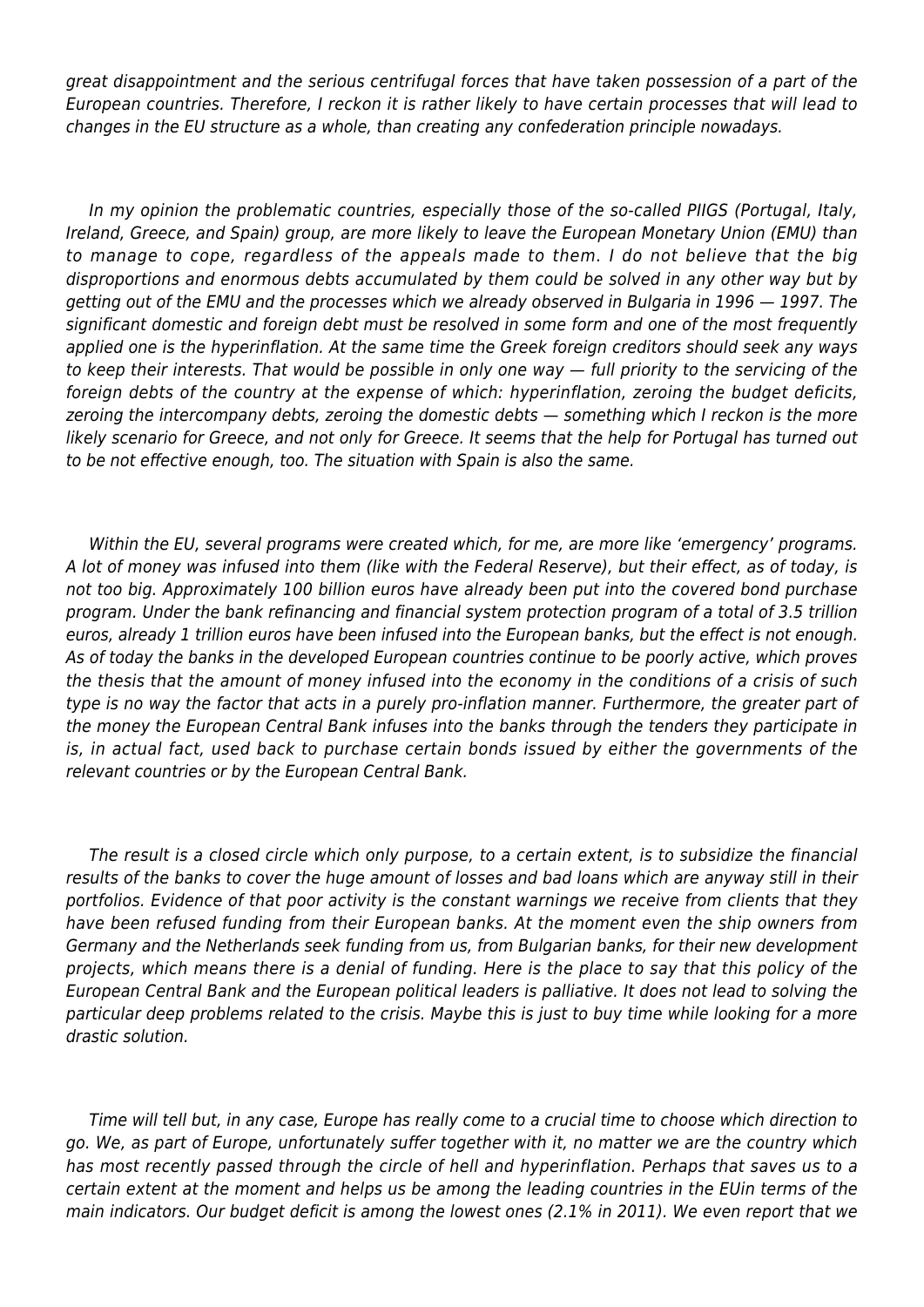have overfulfilled our budget plan. In terms of government debt we are also among the first three countries with a debt-to-GDP ratio of less than 20% (in comparison, even Germany is with a debt-to-GDP ratio of over 80%). The big problem is that all this does not help us in any way to put into use our financial advantages over the other countries for the simple reason that just that cannot solve our problems.

Bulgaria was affected by the crisis in 2009 with a delay of about 6 months, which on the one hand allowed us, to a certain degree, to decrease part of our expositions in properties, but on the other hand hit one of the most important sectors of our economy — exports. In 2009 we observed a decrease of 23% in export. The positive fact is that imports also fell down, as a result of which in 2011 we even observed an excess on the current account, as far as it can be called a positive fact at all. The big problem both for Bulgaria and the other poorly developed countries in the EU (mainly the Southern countries) is that we maintain in the conditions of growth a negative balance on the current account which, in any case, exhausts our economy and finances and at the same time has no serious alternative.

Moreover, not only do we have a traditional deficit in the trade with the European partners but we are also net importers of energy carriers and raw materials, which further hampers this anyway sad situation. By the way, 2008 — 2009 was probably the most crucial year for the currency board. At that time the biggest negative balance accrued, therefore I often say that our fiscal surplus of that period is more like a 'feast in the time of plague'. The long positions of foreign banks against the lev alone were of the order of over 1 billion euros which almost led to a risk for the currency board.

In this regard, the drastic decrease in direct foreign investments in Bulgaria of over 7 times in the last financial year compared to the 2007/2008 peak is a negative factor. On the other hand, the greater part of foreign investments in the period until 2008 was in actual fact, financed by parent banks to their subsidiaries in Bulgaria (around 8 billion euros). The effect of those investments is very contradictory. A great portion of them were used to finance back their export and import in Bulgaria, unfortunately not of investment but consumer goods, and for construction, which by no means led to new investment needs. The moment the crisis reached their parent banks in 2008 — 2009, they started to withdraw their investments from Bulgaria. In the meantime they had already managed to give out loans for 20  $-$  25 years but withdrew them in two months. As a result it turned out that this was probably the hottest money but hardly the most needed for Bulgaria.

The Baltic countries had the same fate in 2008. Estonia, which now is deemed a leader, has, in actual fact, passed through the purgatory. Something like that happened in Latvia as well, and in Lithuania, mainly through the Scandinavian banks. Therefore, when we talk about foreign direct investments we must take into account their quality. I do not think Bulgaria has a serious need of fundings such as bicycle purchases or suchlike, which are deemed investment goods in our statistics.

For sure, things are such as we have them after all. And of course, foreign banks follow the interests of their business. It is all our fault that we sold our banking system so outrageously and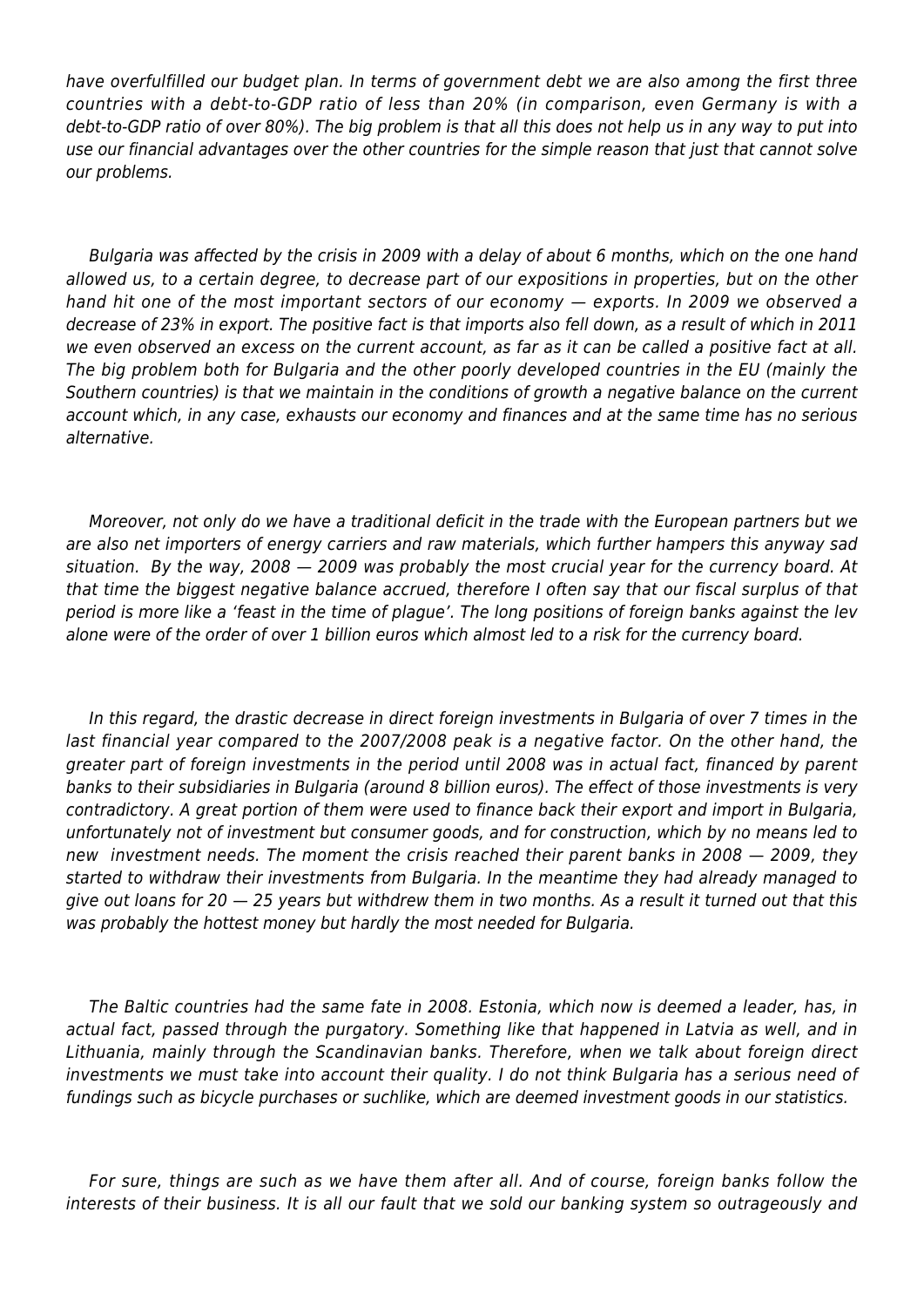turned it into an unfenced yard with almost no bank left in Bulgaria protecting the national capital. Thank God, there are a few still hanging on and at the moment all the hope is on them to support what has a potential. The other reason why Bulgaria is in the situation it is at this point (apart from being the country that has most recently gone through a crisis among all the comparable European countries) is the Bulgarian people and their unique patience. The low budget deficit and the low amount of expenses are related to the extremely low wage level in Bulgaria.

In my opinion, the biggest challenge to the leaders of the developed countries from now one will be whether they will be able to explain to their population that the way they have lived until now can hardly be preserved. I personally have doubts in this regard, because it is obvious that there is no one to finance a life on credit and over one's means anymore. When we talked about Greece and its foreign debt I missed to mention that about 40% of this foreign debt is military supplies. I don't know if you realize the profit rate from these military supplies made mainly by a few French and German concerns. In my opinion it is above 300%, i.e. someone has earned a lot of money. The intermediaries on the Greek side at the moment live in the so-called ´district of arms brokers´ in Athens, in enormous very tall buildings. These are only the commissions. In Bulgaria we, too, have a similar practice with some Cougars and helicopters with considerable commissions, but I cannot imagine what the commissions and profits of the concerns that have exported them must have been out of 150 billion euros.

That is why from the very beginning people started to talk about a European protection mechanism, about funds and so on and so forth, I expressed an opinion that it was better to add to such a fund the profits of the companies that had made the supplies and had benefited from that, rather than have the banks suffer losses. I do not share the idea that the German and French banks now must lose because they have financed the supplies of their companies. The gains of those banks from Greek bonds were not more than  $2 - 3$ %, let 's say they were even 5%, whereas the EURIBOR was around 4% in 2008. In any case, the main part of the profits went somewhere else and I cannot understand why the banks have to suffer because of this. But anyway, let's not think about the problems in Europe but to return to our own.

I believe that at the moment our country is faced with the extremely complicated question of the balance between the restrictive financial policy and the pro-stimulation practices which we, clearly, do not have as of today. The restrictive financial policy which this government has been strictly following for two and a half years now has not let to anything else but to pat us on the shoulder for being among the leading countries. It even went so far as that to the Prime Minister's request for some commiseration of the European Union with regard to the state funding quotas under the structural programs, we were told straight that if we had such a good budget we could afford participating with the same percent of funding.

I would not dare give advice on where, to what extent, and how, but in any case I believe that the last 2 – 2.5 years were lost to have a more stimulating policy for the economy, which has eventually led to a drastic reduction in consumption in the country. Provided that we take into account the moment of inertia in the economy in my opinion this tendency will continue and it will hardly be overcome, especially now when investors at the global financial markets are not particularly hungry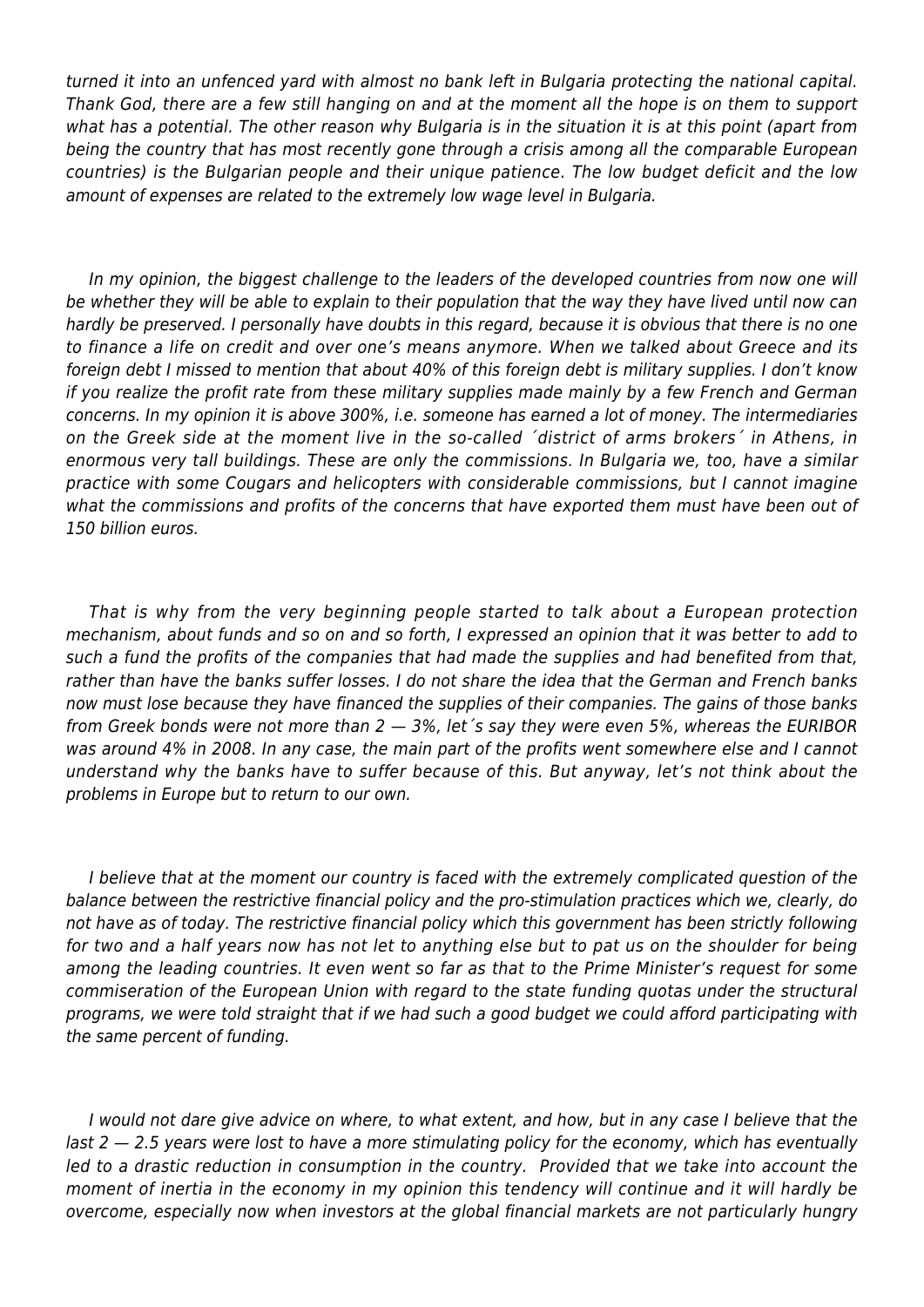for new investments in such countries as Bulgaria.

What I see as a defect of the Bulgarian policy is that in the years of transition we could not create an overall orderly concept of how to increase the competitiveness in our economy to promote export-oriented productions. For twenty years so many governments have changed and none of them has developed a more orderly program. In Serbia, for example, some percent of privatization revenues is allotted to a fund for the promotion of certain strategic productions or sectors.

We did our privatization purely in the Stakhanov method. We sold to get rid of. The state reported when it had gotten rid of something, but at what cost  $-$  that I do not want to comment on. One of the implications is that in Bulgaria there is hardly any deal without foreign capital invested in it that has not been to the detriment of the national interest. Starting from the banks, who should we talk about — Lukоil, or BTK, or the electricity distribution companies? We are known for being ready at all costs to give priority to foreign capital only not to be accused of having made a deal with Bulgarian capital. Because any deal with Bulgarian capital is always with a hint of corruption, whereas a deal with foreign capital is at any rate deemed a square deal. How square it is I can tell you by giving you an example with the deal with the so-called locomotives for the Bulgarian State Railways (BDZ). I do not know why at the moment we have to justify ourselves to Germany and wonder how to give the money back to Kreditanstalt für Wiederaufbau (KFW) when it has turned out that KFW itself, in order to sell the locomotives to Siemens, has funded the whole deal, including the commission fee. What a paradox. At the same time, in 2005 BDZ was as bankrupt as it is now. There is no difference in its financial position.

With such practices we cannot build a competitive economy that will give us the relevant advantages. We see what is happening even in the energy sector which, perhaps, is the only competitive sector in Bulgaria for its reasonable approach of building and the wonderful and well-developed distribution system (which gives us exceptional advantages). We could not fully develop even this. On the contrary, for these 20 years we have managed to waste it. The system now needs serous investments.

I personally think that the deals with Maritza-East 1 Thermal Power Plant and Maritza-East 3 Thermal Power Plant are a national betrayal. The Prime Minister has recently said that this is a diversification. I cannot agree with that argument. What diversification is he talking about when the energy is produced with the same lignite coals used to produce the electricity at the Maritza-East 2 Thermal Power Plant? But the state-owned Thermal Power Plant sells the electricity at a price three times lower than the price of the other two TPPs. For the Maritza-East 3 Thermal Power Plant the deal was made with Entergy, a U.S. energy company which half a year later went bankrupt in the USA. If we keep on looking for examples of how we have lost 20 years of development of our economy I can give you many more. The truth is that there is not any strategy or program for competitiveness development, particularly export competitiveness. With our scarce and small domestic market, both in terms of population and total solvent demand and consumption, we do not have any other chance. We cannot survive unless we look for an additional income through the foreign trade channels.